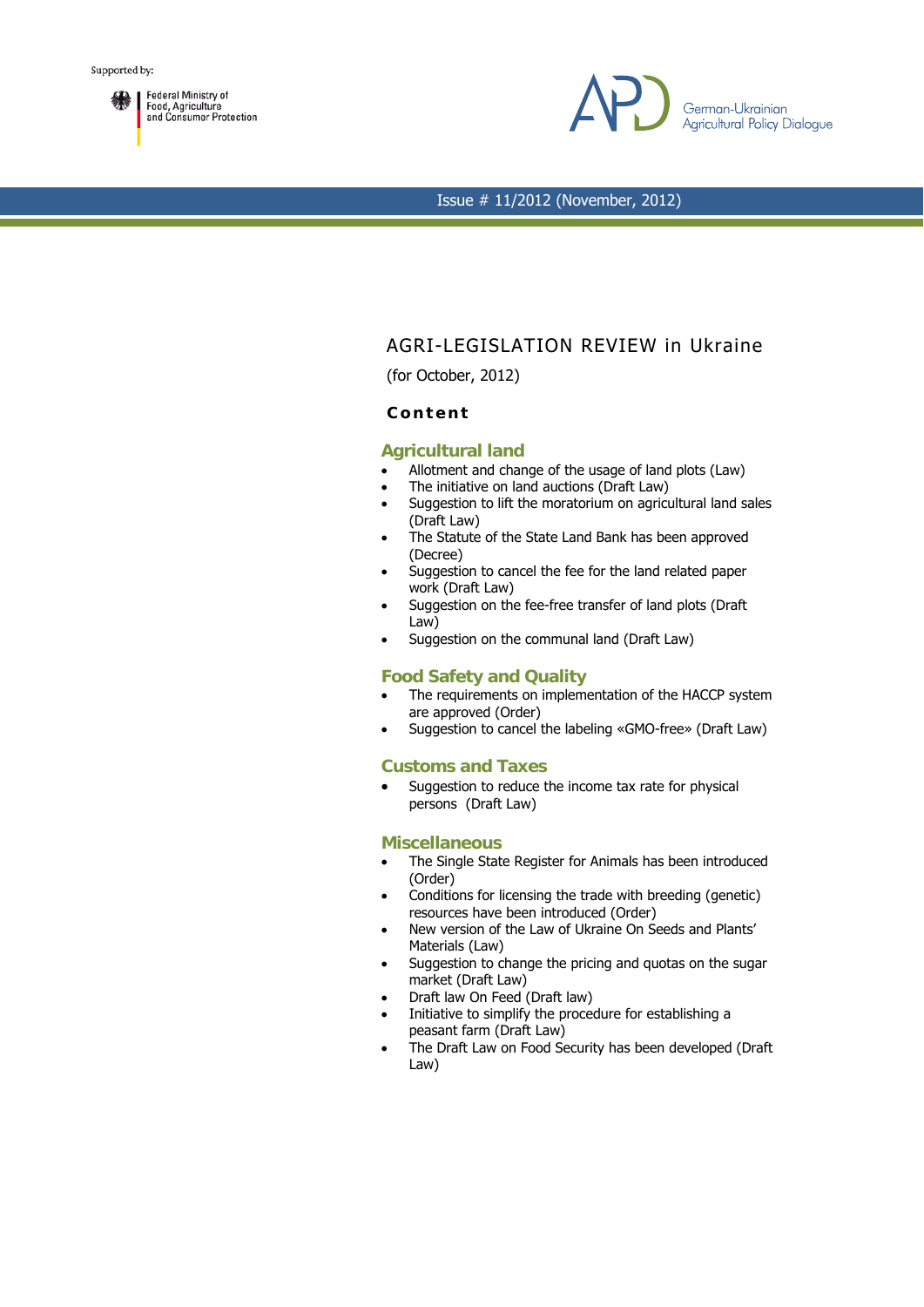## **Agricultural land**

## **Allotment and change of the usage of land plots**

The Law of Ukraine # 5395-VI 'On amendments to some legislative acts of Ukraine on improving the procedure for the allotment of the land plots and their use change' as of 02.10.2012; comes into force on 06.12.2012

The change of the purpose of the land plot use is implemented via the land plots' surveying projects. Allotment of the communal or state land plots is implemented by the Parliament of the Republic of Crimea, by the executive state bodies or by local bodies. The above mentioned government bodies take the decision on the land plots' allotment in cases: i) when the land plot is provided with the change of the land plots' use; ii) formation of the new land plots. Provision of the land plots in usage is made on the basis of the technical documentation on the organization of the land use that confirms the title for the land plot use.

## **The initiative on land auctions**

The Draft Law # 11261 'On amendments to the section X 'Transition provisions' of the Land Code of Ukraine (on settling the issues on conducting the auctions)'; registered on 27.09.2012 upon the initiative of the peoples deputy (p/d) Smitukha G.E.; adopted as the basis in the  $1^{st}$  reading on 02.10.2012.; is being prepared for the 2d reading

The Draft foresees that the preparation of lots for the land auctions should also include the determination of the cadastre number of the land plot.

## **Suggestion to lift the moratorium on agricultural land sales**

The Draft Law # 11315 'On amendments to the Land Code of Ukraine (on turnover of agricultural lands)', registered on 10.10.2012.; adopted in the  $1^{st}$  reading on 16.10.2012; is being prepared for the 2d reading (initiator – p/d Miroshnychenko U. R.)

The Law on circulation of agricultural land is suggested to be adopted instead of the Law on Land Market that is to be adopted according to the requirements of the Land Code of Ukraine. It has been suggested to condition the lifting of the moratorium on this law. In particular, the purchase and sales of agricultural land is prohibited before the Law on agricultural land circulation comes into the force, but not before the  $1<sup>st</sup>$  of January 2015.

#### **That Statute of the State Land Bank has been approved**

The Decree of the Cabinet of Ministers of Ukraine #934 'On the approval of the Statute of the public joint-stock company 'State Land Bank' as of 25.07.2012; came into force on 19.10.2012.

According to the Statute, the founder of the Bank is the state represented by the Cabinet of Ministers of Ukraine. The purpose of the Bank is establishing favorable conditions for the development of economy and of agriculture, for the functioning the land market, for supporting domestic agricultural producers (predominantly small and medium peasant farms), for strengthening and realizing agricultural production and trade potential, for developing agricultural production, as well as for receiving the profits from conducting the banking and other activities. The core function of the Bank is banking and other financial activities that are allowed according to the current legislation. In particular, the Law of Ukraine 'On banks and banking' foresees that the Bank has the right to manage the land plots and the titles on the land plots.

The Statute capital of the Bank makes up UAH 120 m.

## **Suggestion to cancel the fee for the land related paper work**

The Draft Law # 11312 'On amendments to the Land Code of Ukraine (on the fee-free privatization of land plots)', registered on 09.10.2012.; is being considered in the Committee (initiator is p/d Mischenko S. G.)

The draft law suggests canceling any kind of fees for the paper work that certifies the land ownership right, documents on land organization (valuation of land, production of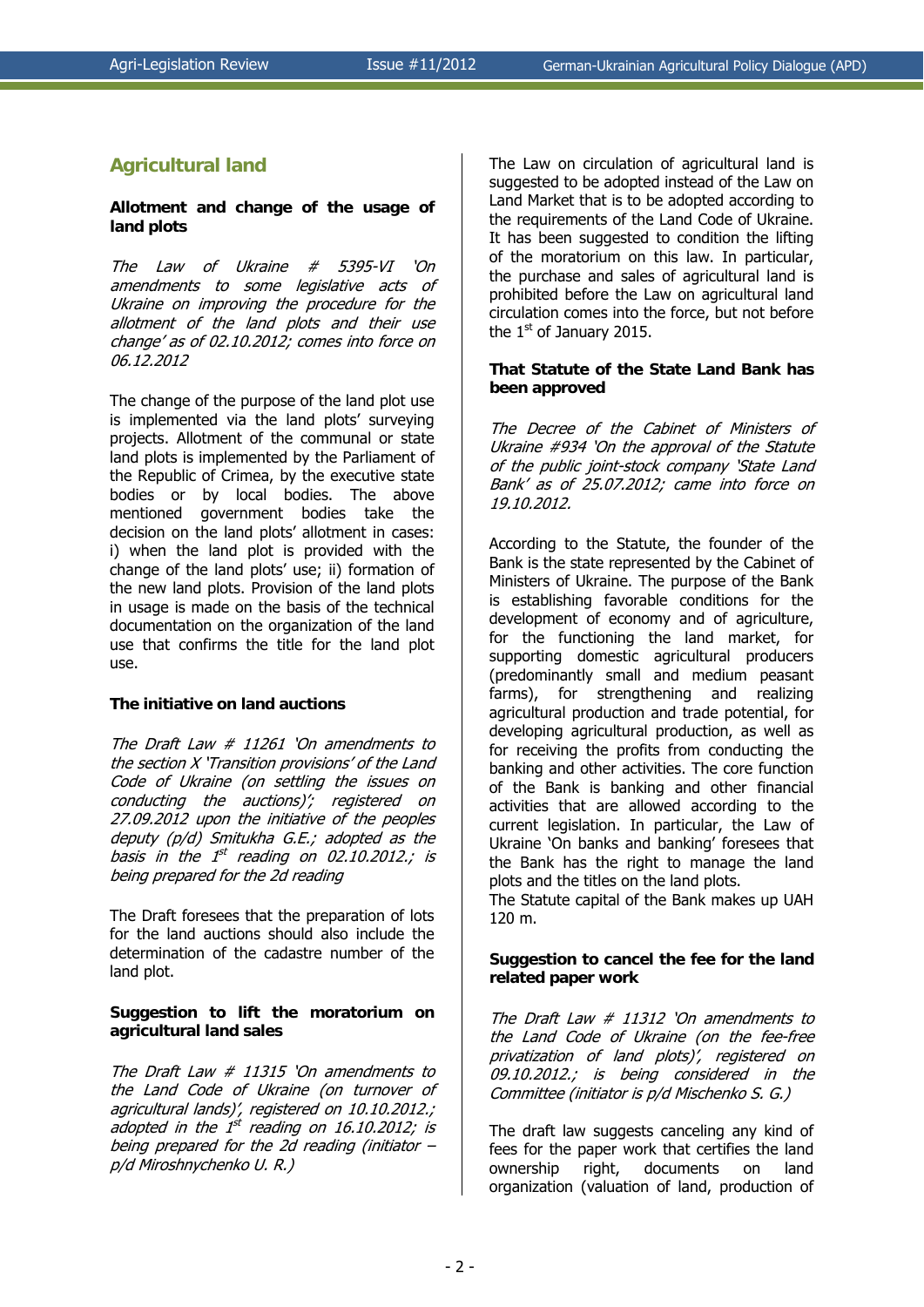technical documentation, project for land organization).

#### **Suggestion on the fee-free transfer of land plots**

The Draft Law # 11314 'On Amendments to the Land Code of Ukraine (on the norm for the fee-free transfer of land plots)', registered on 10.10.2012; being discussed in the Committee (initiator is the p/d Ganuschak U. І.)

The draft law postulates that the fee-free transfer of land plots is related only to the land plots with values not exceeding the average in Ukraine and of corresponding quality. If the value does exceed the average, the difference between the actual and average values is to be transferred to the local budget.

#### **Suggestion on the communal land**

The Draft Law  $#$  11318 'On securing the right of communal ownership of land'; registered on 11.10.2012.; is being considered in the Committee (initiator is p/d Bilozir O. V.)

The draft law suggests allocating the land within the territories of the village and local councils to the communal ownership.

## **Food Safety and Quality**

#### **The requirements on the HACCP system implementation are approved**

The Order #590 of the Ministry of Agricultural Policy and Food 'On approval of the requirements on the development and implementation of the actual procedures that are based on the principles of the Food safety management system HACCP' as of 01.10.2012; comes into force on 02.05.2013.

According to the Order, the operators of production capacities have to develop and implement the efficient НАССР system that allows controlling all the food dangerous factors. The requirements of the Order are mandatory for implementation by the operators of food production or circulating capacities. The order does not cover the slaughter houses with the daily production capacity lower than 10 heads of cattle, 30 heads of pigs, 50 heads of sheep and goats.

The order establishes the model chart of the technological process for the HACCP implementation.

## **Suggestion to cancel the labeling 'GMOfree'**

The draft law  $#$  11299 'On amendments to some laws of Ukraine on informing the population on the content of the GMOs in food', registered on 05.10.2012, is being discussed in the Committee (initiator is the Cabinet of Ministers of Urkraine)

The draft law suggests indicating on the labels the information only about the presence of the GMOs in food. This information is reflected on the food labels if the share of the GMOs in food does not exceed 0.9%.

## **Customs and Taxes**

### **Suggestion to reduce income tax rate for physical persons**

The draft law #11302 'On amendments to the Tax Code of Ukraine and to other legislation acts of Ukraine (on reducing income tax rate to 10%), registered on 05.10.2012; is being discussed in the Committee (initiator is p/d Mischenko S. G.)

The Draft Law suggests reducing income tax rate to 10% for physical persons.

## **Miscellaneous**

## **The Single State Register for Animals has been introduced**

The Order # 578 of the Ministry for Agricultural Policy and Food of Ukraine 'On the approval of the Position on the Single State Register of Animals' as of 25.09.2012; came into force on 26.10.2012.

According to the Order the juridical and physical persons that are engaged in raising and keeping animals, slaughtering and utilization of animals, in selling animals, in providing the services on artificial insemination and organizing animals' exhibitions, should submit to the register the information on the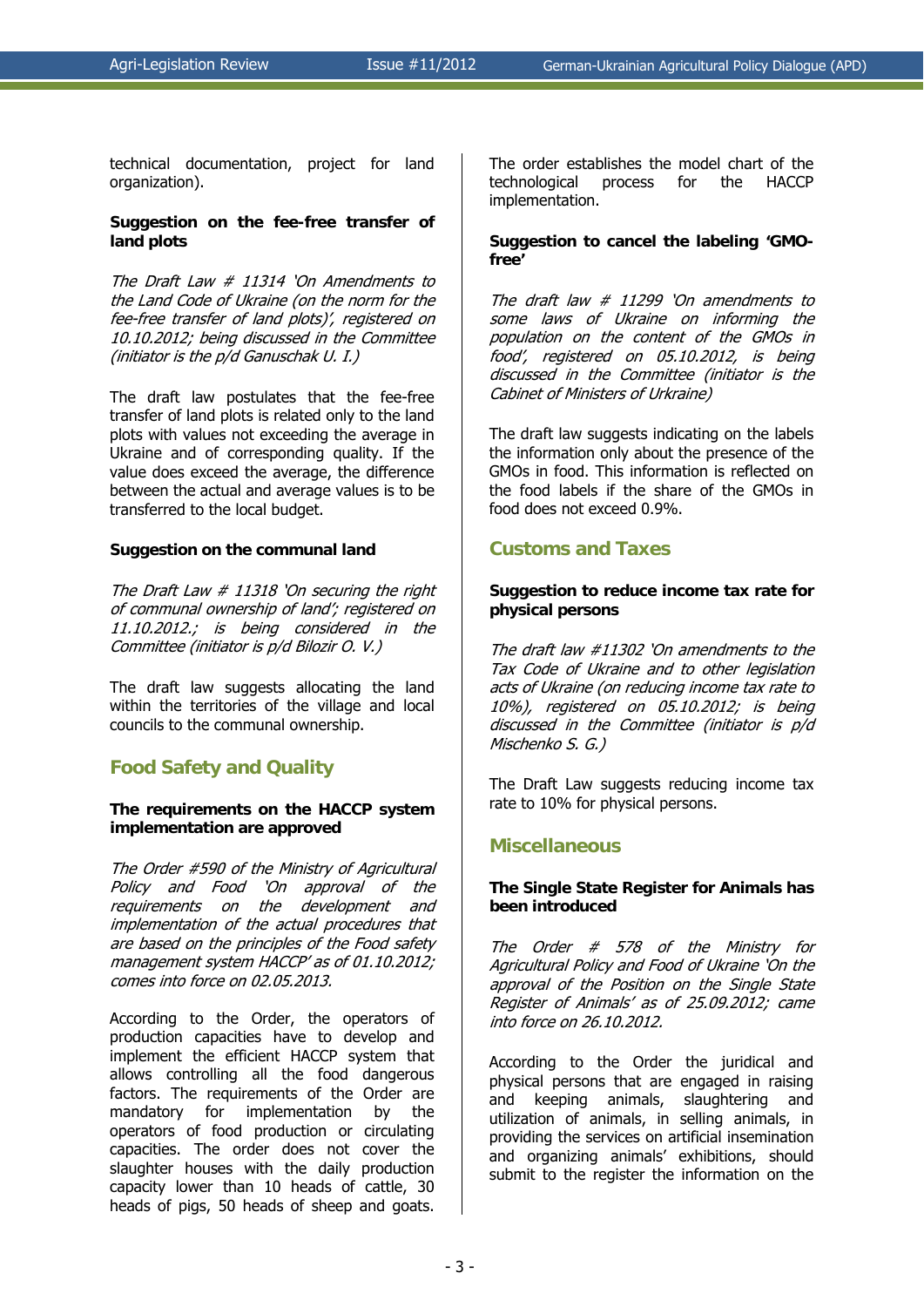identified animals, enterprise, their raising and keeping, slaughtering, utilization, death etc.

#### **Conditions for licensing the trade in breeding resources (genetics) have been introduced**

The Order #589 of the Ministry for Agricultural Policy and Food of Ukraine 'On the approval of the licensing conditions on trade with breeding (genetic) resources, conducting of genetic expertise and anomalies of animals' as of 01.10.2012; comes into the force soon

The Order introduces the licensing of the trade in breeding resources, conducting genetic expertise of anomalies of animals. The licensing Organ is the Ministry for Agricultural Policy and Food of Ukraine. The Order lays down how the license is obtained and approves corresponding submission forms.

#### **New version of the Law of Ukraine 'On Seeds and Plants'**

The Law of Ukraine # 5397-VI 'On Amendments to the Law of Ukraine 'On Seeds and Plants' as of 02.10.2012.; comes into force on 03.12.2012.

The law determines legislative, organizational and financial background of the seed market; increases the requirements to production, packaging and trade in seeds and plants. The Law streamlines the structure and functioning of the state bodies involved in controlling in the field of seeds and plants; increases the responsibility of the governmental in this field.

#### **Suggestion to change the pricing and quotas on the sugar market**

The Draft Law # 11307 'On amendments to the Law of Ukraine 'On the state regulation of production and regulation of the sugar marketing' (on production and marketing sugar on domestic market)', registered on 08.10.2012.; being discussed in the Committee (initiator is the Cabinet of Minister of Ukraine)

The draft law forbids the marketing of the sugar above the domestic quota. The draft law cancels the minimal prices on sugar beets and on sugar of the quota A, as this sugar is included in the list of objects under the state

price regulation. Approval of the minimum prices is foreseen by other legislation acts.

### **The draft law on feed**

The draft law # 11349 'On feed', registered on 16.10.2012.; discussed in the committee (initiator is the Cabinet of Ministers of Ukraine)

The draft law foresees regulation of the relationships between the feed market players. The purpose of the Law is to secure the production of safe and of decent quality feed and products of animal origin.

#### **The initiative to simplify the procedure for establishing a peasant farm**

The draft law # 11381 'On amendments to some legislative acts of Ukraine on establishing peasant farms', registered on 25.10.2012.; being discussed in the Committee (initiator is the Cabinet of Ministers of Ukraine)

The draft law suggests fixing the requirements to the documents that confirm the experience of working in agriculture for the person that applies for peasant farming. These changes are introduced to the Land Code of Ukraine, to Law of Ukraine 'On peasant farm'. It is foreseen that the documents that confirm the qualification of a peasant farmer are: i) a record from the work-book of the citizen of Ukraine confirming the experience of working in agriculture not less than 3 years, or ii) copy of the document certifying the education in the field of agriculture and forestry.

#### **The draft law on food security has been developed**

The draft law # 11378 'On Food Security of Ukraine', registered on 24.10.2012; discussed in the Committee (initiator is the Cabinet of Ministers of Ukraine)

Food security is recognized as the socioeconomic and ecological state where the population is supplied with the safe and of decent quality basic food that is necessary for the rational feeding. The law defines a couple of indicators for monitoring the food security situation in the country.